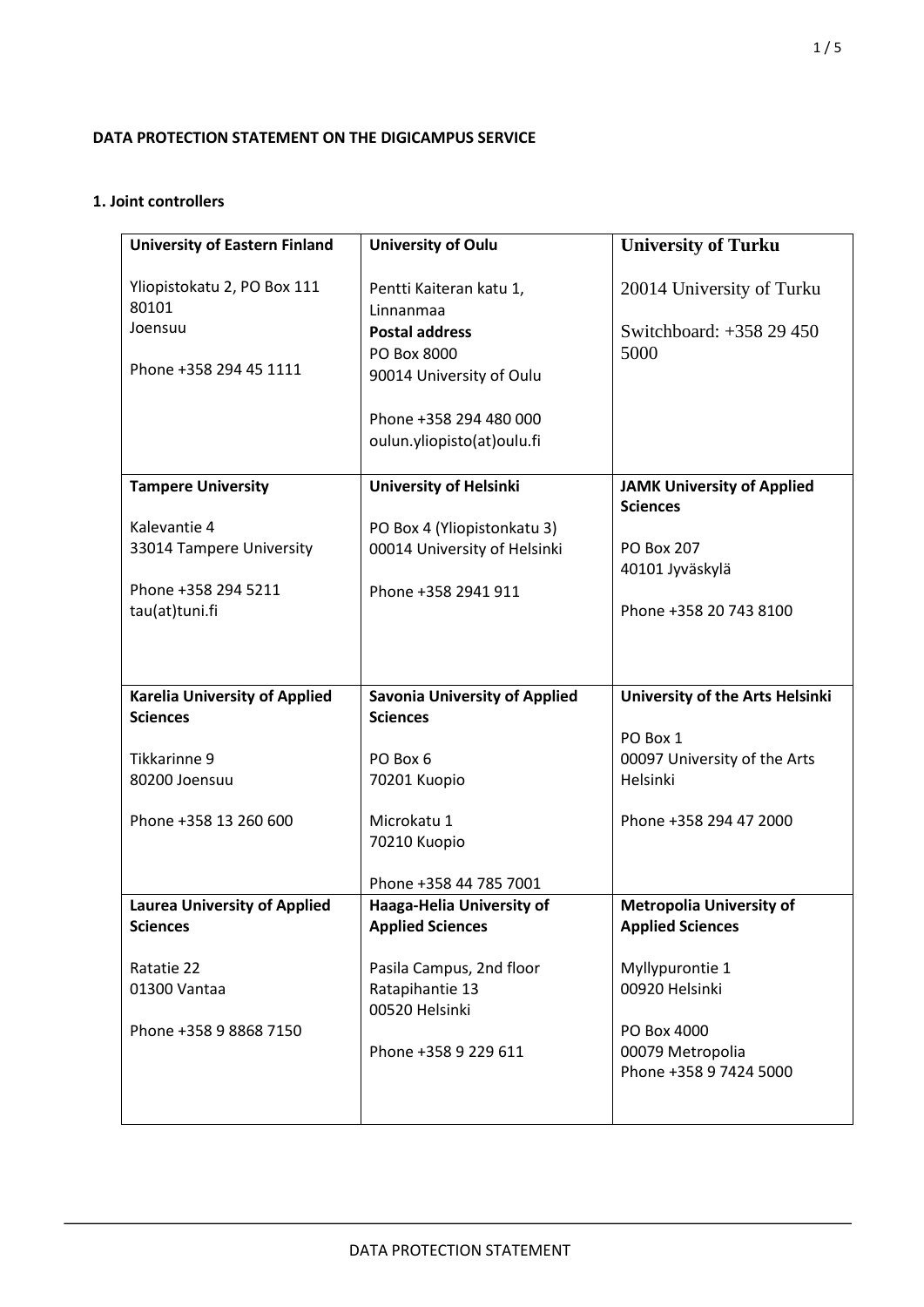Mediamaisteri Oy PO Box 82 (Erkkilänkatu 11) 33101 Tampere Phone +358 10 281 8000 info@mediamaisteri.com

## **2. Contact person in matters concerning the data file**

In data protection matters, the contact point for data subjects is the DigiCampus administrator, whose contact details are as follows: Email[: support@digicampus.fi](mailto:support@digicampus.fi) Phone +358 9 4255 0555

# **3. Purpose of processing personal data**

We process your personal data for the following purposes:

- Management of user rights in the learning environment (1) (3)
- Management and assessment of completed studies and compilation of related statistics (1) (2)
- Communication as well as study-related advice and guidance (1) (2) (3)
- Resolution of technical problems and misuse (3)
- Monitoring of student activity (1) (2)

## **4. Legal basis for processing personal data**

The processing of personal data is based on (1) compliance with a legal obligation (e.g., the Universities Act 558/2009 and decrees issued pursuant to it, the Universities of Applied Sciences Act 932/2014, the Act on the National Registers of Education Records, Qualifications and Degrees 884/2017), (2) performance of a task in the public interest or in the exercise of official authority vested in the controller, and (3) legitimate interest.

## **5. Categories of personal data to be processed**

## **Basic data**

- Identifiers: name, national learner ID
- Login data: login method, username, linked login profiles
- Contact data (email address)

## **Study-related data**

- Course registration data
- Course and other study-related assessments/grades
- Assignments returned in courses and their assessments/grades

## **Communication data**

- Discussions and communication stored in the system by users regarding, for example, studyrelated advice and guidance
- Blog entries

## **Data about the use of DigiCampus**

- Browser session data
- Support requests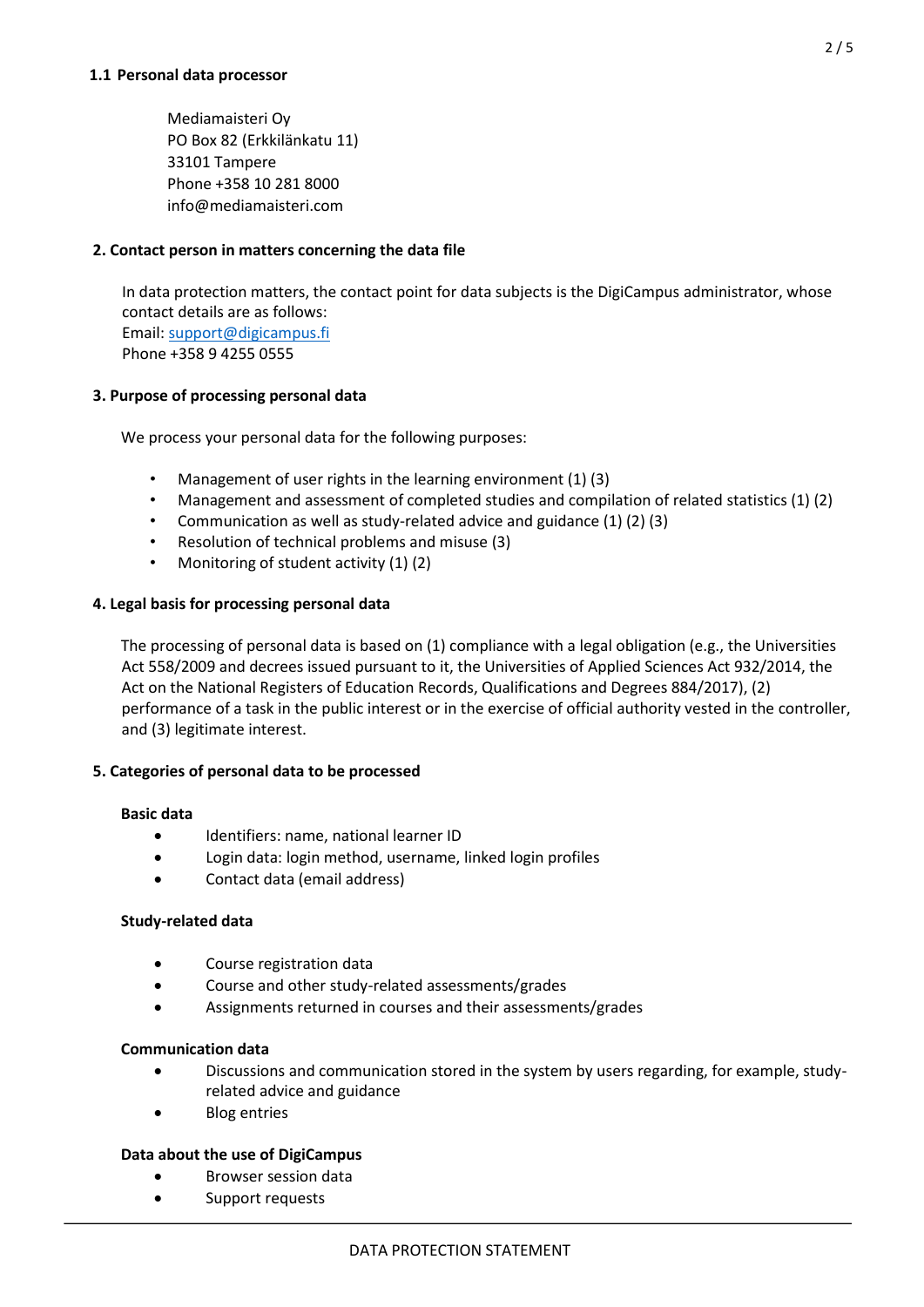## **6. Storage periods**

User profiles will be removed one year after the last login. Courses will be hidden from students six months after the last course date. Courses will be hidden from teachers 12 months after the last course date.

To the extent data are transferred to be processed in registers independently managed by controllers, the storage periods will be determined in accordance with legislation (e.g., data on completed studies are retained permanently in accordance with legislation) and with the archiving plans or information management plans of the educational institutions in question.

# **7. Where we obtain data**

We obtain personal data related to user logins from the organisation that manages the credentials in question (Haka federation, Google login, Moodle login). Study-related data are obtained from the users themselves, or they are generated in connection with the use of the service and the completion of studies. Users themselves can produce data for the service, e.g., by publishing blog entries and storing files. Communication-related data are obtained from users. Browser session data are automatically generated in connection with the use of the service.

# **8. Recipients of personal data and transfers outside the EU or EEA**

Personal data are not transferred outside the EU or EEA.

The processing of personal data has been outsourced to the DigiCampus administrator, Mediamaisteri Oy. The DigiCampus administrator is bound by a non-disclosure obligation and does not have the right to disclose data to third parties or use data for purposes other than the implementation of the controllers' commission. The data protection of the service has been arranged with the administrator, for example, by concluding agreements on the processing of personal data.

# **9. Principles of personal data protection**

Personal data are processed confidentially, and the processors are bound by a non-disclosure obligation. The right to use personal data has been limited with the help of user right groups so that each user can only access the data they need in their work.

Your personal data will be protected according to th[e Code of Conduct for Service Providers](https://www.geant.net/uri/dataprotection-code-of-conduct/v1) a common standard for the research and higher education sector to protect your privacy.

Those employed by the University and serving in elected positions are bound by the non-disclosure obligation referred to in section 23 of the Act on the Openness of Government Activities. In addition, during the term of their employment, University employees may neither utilise nor divulge to third parties the employer's trade secrets (Employment Contracts Act, Chapter 3, section 4).

Systems containing personal data are protected by firewalls and other technical safeguards. Login and use of the systems is monitored. Devices and servers containing personal data are located in locked facilities and can be accessed only by designated persons.

## **10. Automated decision-making and profiling**

Personal data processed in the DigiCampus service are not used for profiling or for decision-making based on automated means.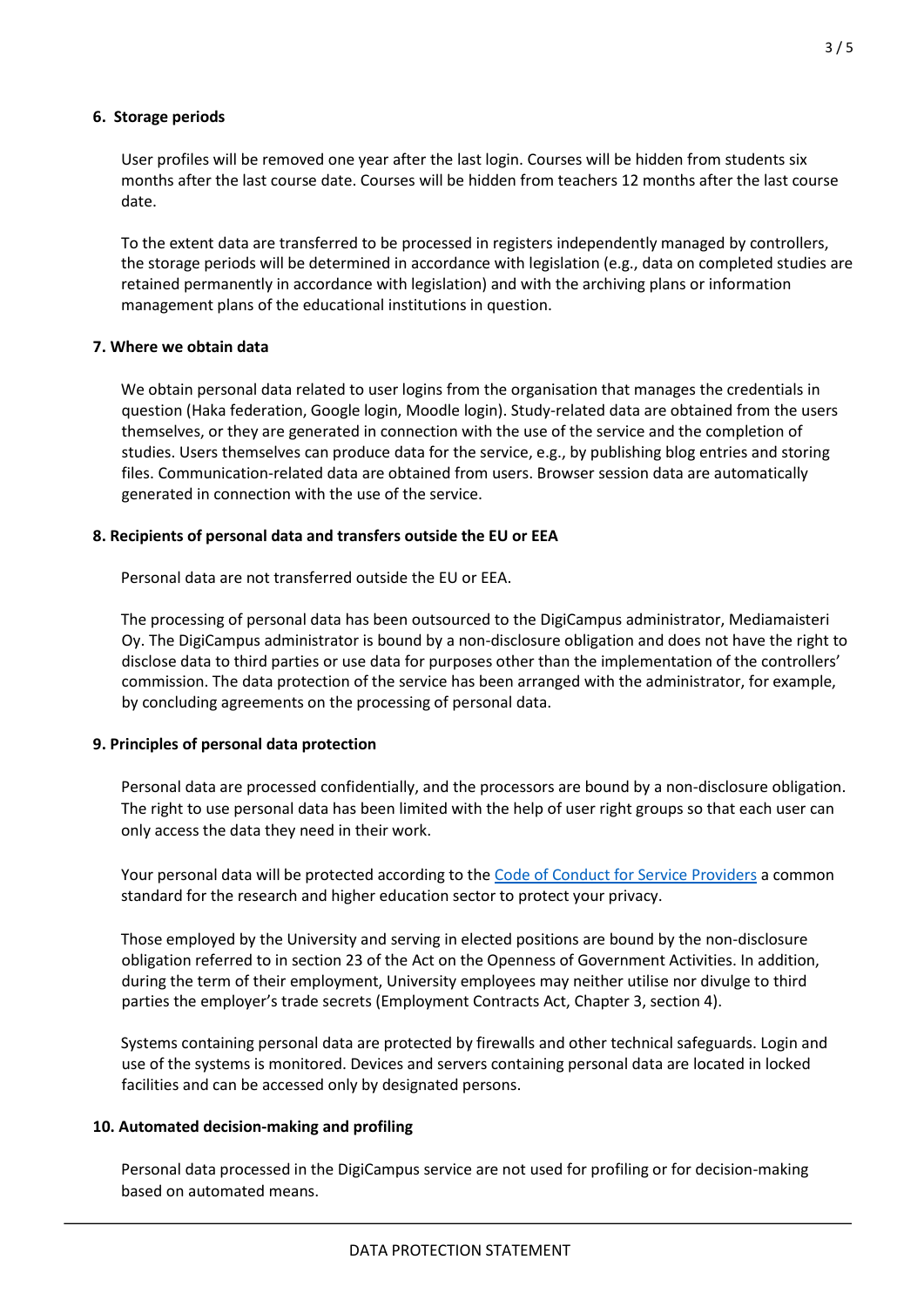# **11. Rights of data subjects**

Data subjects have the right to obtain information on the processing of personal data and to inspect the data concerning them that are stored in the data file. Data subjects have the right to request the rectification or supplementation of erroneous, deficient or inaccurate data as well as the erasure of unnecessary personal data.

Depending on the basis of the processing, data subjects may have the right to request the erasure of their personal data. However, they do not have this right in cases where personal data are processed for the purpose of compliance with a legal obligation or for the exercise of public authority vested in the educational institution.

In certain situations, data subjects may have the right to request that the processing of their personal data be restricted until the data, or the basis for their processing, have been appropriately verified and rectified or supplemented.

If data subjects themselves have submitted data to the register which are processed on the basis of consent or agreement, they have the right to obtain such data in machine-readable format and to transfer the data to another controller. If personal data are processed on the basis of consent, data subjects have the right to withdraw their consent.

For special personal reasons, data subjects have the right to object to the processing of their personal data when the basis for processing is the performance of a task carried out in the public interest, the exercise of official authority or the controller's legitimate interest. When making a request, data subjects must identify the specific situation based on which they object to the processing. The controller may only refuse to carry out a request on statutory grounds. Data subjects also have the right to object to the processing of their personal data for the purposes of direct marketing.

Data subjects have the right to lodge a complaint with a supervisory authority if they consider that the processing of their personal data violates the applicable data protection legislation. In Finland, the supervisory authority is the Office of the Data Protection Ombudsman, PO Box 800, 00521 Helsinki, tietosuoja@om.fi. In addition to the above, data subjects have the right to use administrative and legal remedies.

# **12. How to exercise your rights**

Enquiries and requests concerning the processing of personal data, as described in this data protection statement, can be addressed to the contact person mentioned at the beginning of this statement. Queries should be made in writing or in person.

# **13. Joint controllers**

As a rule, the controllers referred to at the beginning of this data protection statement are joint controllers of the personal data processed in the DigiCampus service. In addition, the controllers may process the personal data in DigiCampus as independent controllers.

The joint controllers are jointly responsible for the processing of personal data in the DigiCampus service in accordance with the General Data Protection Regulation of the EU and other applicable data protection legislation. The joint controllers have set out procedures and responsibilities related to the processing of personal data by agreement. The joint controllers may disclose to each other data required for the provision of the DigiCampus service, provided that all recipients have a statutory right to process the data. Data can be processed only for the same purposes for which they were originally collected.